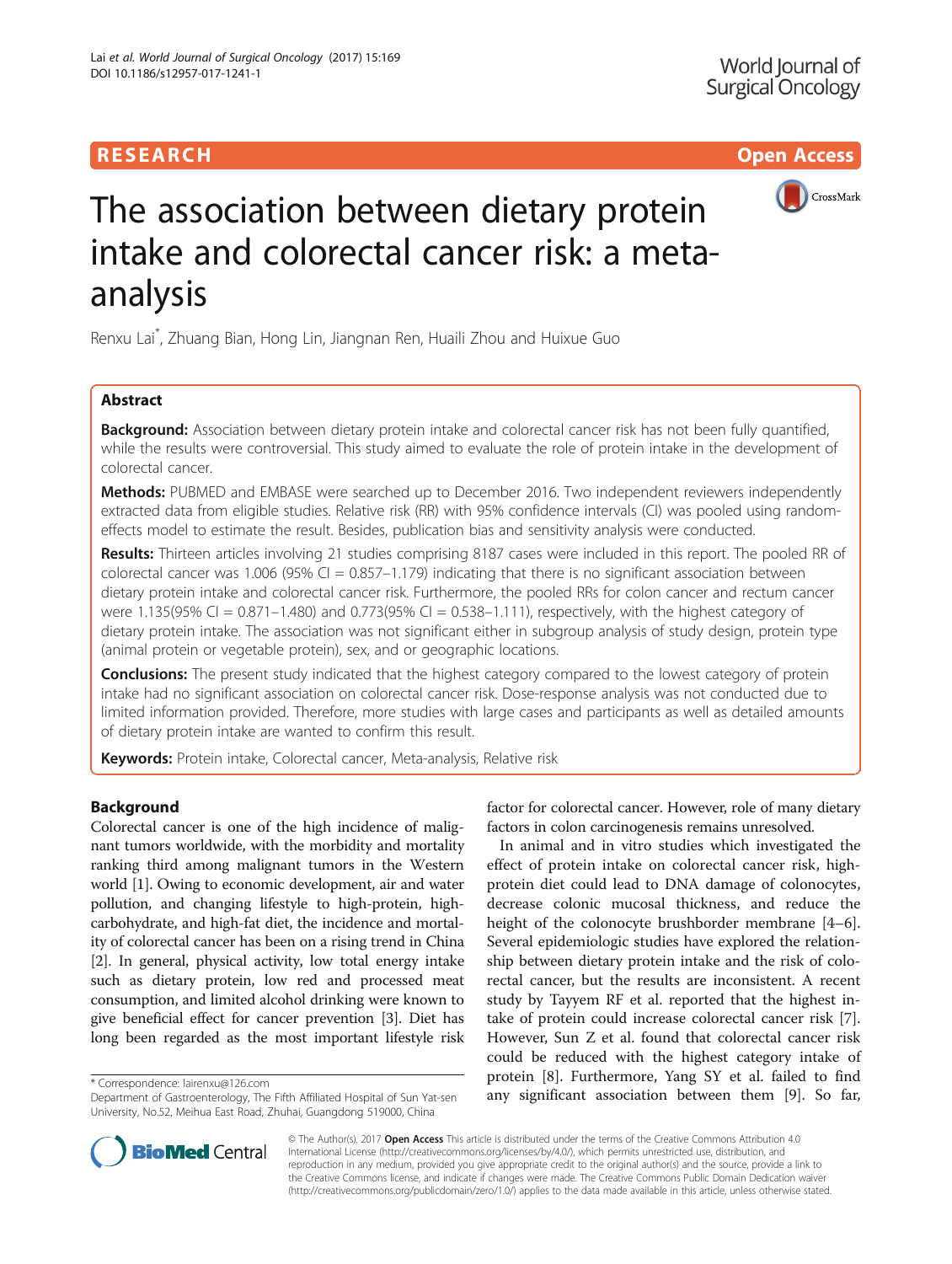<span id="page-1-0"></span>there is no meta-analysis conclusively demonstrating the relationship between them. In this study, a comprehensive meta-analysis of observational studies was performed to assess the colorectal cancer risk associated with dietary protein intake. The aim of this report was also to assess the heterogeneity and publication bias.

# Methods

## Search strategy

This meta-analysis followed the "Preferred Reporting Items for Systematic Reviews and Meta-Analyses" (PRISMA) guidelines [[10\]](#page-8-0). We systematically searched PubMed and Embase (from their commencements to December 2016) for studies with the following format: (protein OR nutrition) AND (colorectal cancer OR colon cancer OR rectum cancer). In addition, the reference lists of relevant articles were also reviewed to find other suitable articles.

# Study selection

Studies were included if they met all of the following criteria: (1) the study subjects were adults ( $\geq 18$  years old) without specific diseases at study baseline; (2) the study was conducted with observational studies; (3) the exposure of interest was dietary intake of protein with two or more quantitative categories; (4) the outcome of interest was colorectal cancer, colon cancer, or rectum cancer; and (5) relative risk (RR) and 95% confidence intervals (CI) for dietary protein intake (or there are sufficient data to compute them was also acceptable).

## Data exaction and quality assessment

The following data from each study were extracted independently by two authors: the first author's name, publication year, study location, age and sex of the study population, outcomes of disease type, type of protein intake, number of cases and controls, variables adjusted in each original study, and RR with their 95% CI. If the paper reported total protein, animal protein, and vegetable protein at the same time, we used the data of the total protein for the whole analysis and animal protein or vegetable protein for the subgroup analysis if possible. Otherwise, animal protein and vegetable protein was as an independent study for the whole analysis. Furthermore, sex (male or female) and disease type (colorectal cancer, colon cancer, or rectum cancer) was analyzed as the same as protein type. Newcastle-Ottawa Scale (NOS) was used to assess the quality of included studies [\[11](#page-8-0)], which can either be used as a checklist or scale. The full score was nine stars, and a study with  $\geq 6$  stars was defined with high-quality.

# Statistical analysis

The pooled RR with 95% CI was calculated using randomeffects models with the method of DerSimonian and Laird, which considers both within-study and betweenstudy variation [\[12\]](#page-8-0). The between-study heterogeneity in the association between dietary protein intake and colorectal cancer was assessed using chi-square test and  $I^2$ test, and  $\langle 25\%, 25-50\%, \text{ and } \rangle 75\%$  represents low, moderate, and severe heterogeneity, respectively [\[13, 14](#page-8-0)]. Subgroup analyses were performed by disease type, study design, sex, protein type, and geographic locations. Sensitivity analysis was performed to assess whether the results could be affected while removing a single study [[15](#page-8-0)]. The individual study is thought to produce excessive influence, if the point estimate lies outside the 95% CI of the combined analyses. Small study effect was assessed with visual inspection of the Egger's test and funnel plot [[16](#page-8-0)]. We used STATA version 12.0 (Stata Corporation, College Station, TX, USA) for the meta-analysis. Two-tailed  $P \leq 0.05$  was accepted as statistically significant for computed effects.

# Results

# Characteristics of studies and data quality

We have searched databases of PubMed and Embase and finally got 3069 articles. We then reviewed the titles and abstracts to exclude 3034 articles because of duplicates ( $n = 986$ ), obvious irrelevance ( $n = 2022$ ), and animal or cell studies ( $n = 26$ ). Twenty-two of the remaining 35 articles are excluded due to the following reasons: review articles ( $n = 6$ ), duplicate publications  $(n = 1)$ , letter to the editors  $(n = 2)$ , and paper provided insufficient data ( $n = 13$ ). Finally, 13 articles [[7](#page-8-0)-[9](#page-8-0), [17](#page-8-0)-[26](#page-8-0)] were included in this study. Two articles [\[22, 25](#page-8-0)] reported colon cancer and rectum cancer, two articles [[23](#page-8-0), [24](#page-8-0)]

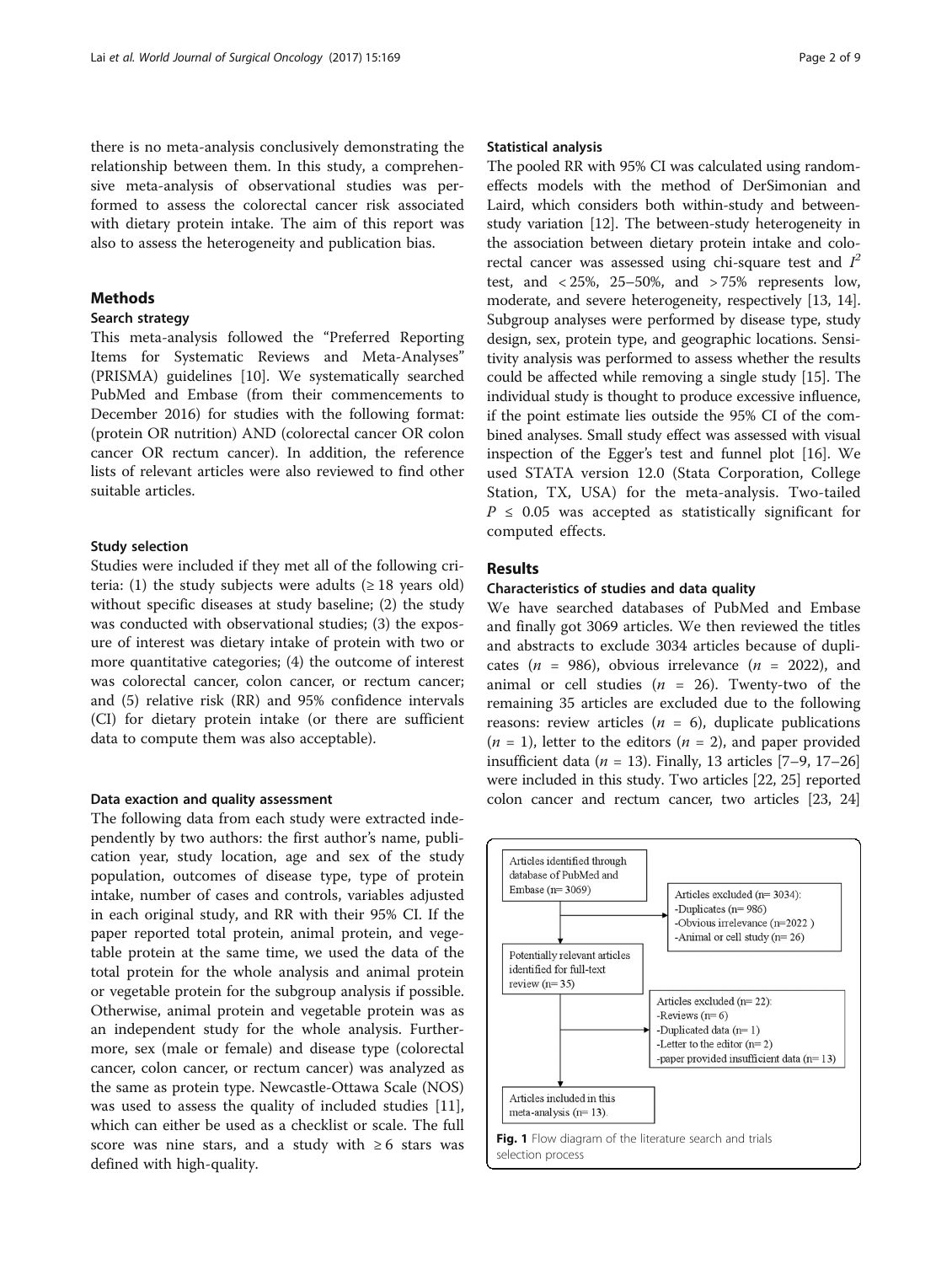<span id="page-2-0"></span>

| Study, year       | Country     | design<br>Study | Participants<br>(cases) | (years)<br>Age | quality<br>Score         | Protein type                 | Dietary assessment                                  | Protein intake<br>amounts (g)                                                      | RR (95% CI)                                                                                                | Adjustment for covariates                                                                                                                                                                                    |
|-------------------|-------------|-----------------|-------------------------|----------------|--------------------------|------------------------------|-----------------------------------------------------|------------------------------------------------------------------------------------|------------------------------------------------------------------------------------------------------------|--------------------------------------------------------------------------------------------------------------------------------------------------------------------------------------------------------------|
| Ghadirian P, 1997 | Canada      | Case-control    | 1070 (402)              | $35 - 79$      | $\circ$                  | Total animal<br>vegetable    | food frequency<br>questionnaire<br>Quantitative     | Quartile 4<br>Quartile 1<br>Quartile 2<br>Quartile<br>Colon                        | $0.81(0.55 - 1.19)$<br>$1.11(0.77 - 1.61)$<br>$0.91(0.62 - 1.32)$<br>Colon 1                               | degree relatives, and total<br>Adjusted for gender, age,<br>colon carcinoma in first-<br>marital status, history of<br>energy intake                                                                         |
| Goldbohm RA, 1994 | Netherlands | Cohort          | 120,852 (215)           | $55 - 69$      | $\infty$                 | Animal                       | Semiquantitative<br>food frequency<br>questionnaire | $\sim$<br>4 m<br>Quintile<br>Quintile<br>Quintile<br>Quintile<br>Quintile<br>Colon | 1.28(0.82-2.00)<br>$1.10(0.70 - 1.71)$<br>$1.05(0.67 - 1.65)$<br>$0.90(0.57 - 1.42)$<br>Colon <sub>1</sub> | energy and energy-adjusted<br>nutrient intakes, sex, and<br>Adjusted for quintiles of<br>dietary fiber intake                                                                                                |
| Iscovich JM, 1992 | Argentina   | Case-control    | 330 (110)               | ≨              | $\sim$                   | Total                        | Food-frequency<br>questionnaire                     | Quartile 1<br>Quartile 2<br>Quartile 4<br>Quartile<br>Colon                        | $0.94(0.46 - 1.90)$<br>$0.63(0.26 - 1.49)$<br>$1.03(0.33 - 3.21)$<br>Colon <sub>1</sub>                    | Adjusted for fiber at 19.02 g<br>per day, other sources of<br>energy intake                                                                                                                                  |
| Levi F, 2002      | Switzerland | Case-control    | 836 (286)               | $\leq 74$      | $\sim$                   | Total                        | Food-frequency<br>questionnaire                     | Colorectal<br>Highest<br>Lowest<br>Middle                                          | 1.10(0.70-1.70)<br>$0.80(0.50 - 1.30)$<br>Colorectal 1                                                     | Adjusted for age, sex, education,<br>physical activity, and residual<br>energy                                                                                                                               |
| Pietinen P, 1999  | Finland     | Cohort          | 27,111 (185)            | $50 - 69$      | $\infty$                 | Vegetable<br>Animal<br>Total | Food-frequency<br>questionnaire                     | Colorectal<br>115.9<br>105.1<br>83.8<br>96.9                                       | $0.90(0.60 - 1.40)$<br>$1.20(0.80 - 1.70)$<br>$0.90(0.50 - 1.50)$<br>Colorectal 1                          | milk protein and milk products)<br>mass index, alcohol, education,<br>and calcium intake (except for<br>Adjusted for age, supplement<br>and physical activity at work,<br>group, smoking years, body         |
| Prentice RL, 2009 | American    | Cohort          | 59,105 (280)            | $50 - 89$      | $\infty$                 | Total                        | Food-frequency<br>questionnaire                     | Quartile 4<br>Quartile 1<br>$\infty$<br>Quartile<br>Quartile<br>Colon              | $0.97(0.70 - 1.34)$<br>$1.11(0.76 - 1.61)$<br>$0.96(0.64 - 1.44)$<br>Colon <sub>1</sub>                    | ₹                                                                                                                                                                                                            |
| Prentice RL, 2009 | American    | Cohort          | 59,105 (280)            | $50 - 89$      | $\infty$                 | Total                        | Food-frequency<br>questionnaire                     | $\sim$<br>4<br>Quartile 1<br>Quartile 2<br>Quartile<br>Quartile<br>Rectum          | $1.08(0.48 - 2.41)$<br>$1.57(0.72 - 3.41)$<br>1.22(0.56-2.65)<br>Rectum 1                                  | ≨                                                                                                                                                                                                            |
| Slattery ML, 1994 | American    | Case-control    | 623 (231)               | $40 - 79$      | $\overline{\phantom{a}}$ | Total                        | Food-frequency<br>questionnaire                     | $58.8 - 81.4$<br>$81.5 - 99.9$<br>Colon<br>$\leq$ 58.7<br>0.66 <                   | 2.40(1.00-5.70)<br>3.70(1.30-10.50)<br>2.30(1.10-4.70)<br>Colon (men) 1                                    | as continuous variables in multiple<br>Adjusted for age, religion, body<br>used for each variable. Calcium<br>separate logistic models were<br>mass index, crude fiber, and<br>logistic regression models.   |
| Slattery ML, 1994 | American    | Case-control    | 623 (231)               | $40 - 79$      | $\triangleright$         | Total                        | Food-frequency<br>questionnaire                     | 49.8-63.5<br>$63.6 - 79.1$<br>$\leq 49.7$<br>Colon<br>> 79.1                       | Colon (women) 1<br>$0.90(0.40 - 1.90)$<br>$1.90(0.90 - 4.20)$<br>2.70(0.90-7.70)                           | Adjusted for age, religion, body<br>used for each variable. Calcium<br>separate logistic models were<br>mass index, crude fiber, and<br>multiple logistic regression<br>as continuous variables in<br>models |

Table 1 Characteristics of the included studies Table 1 Characteristics of the included studies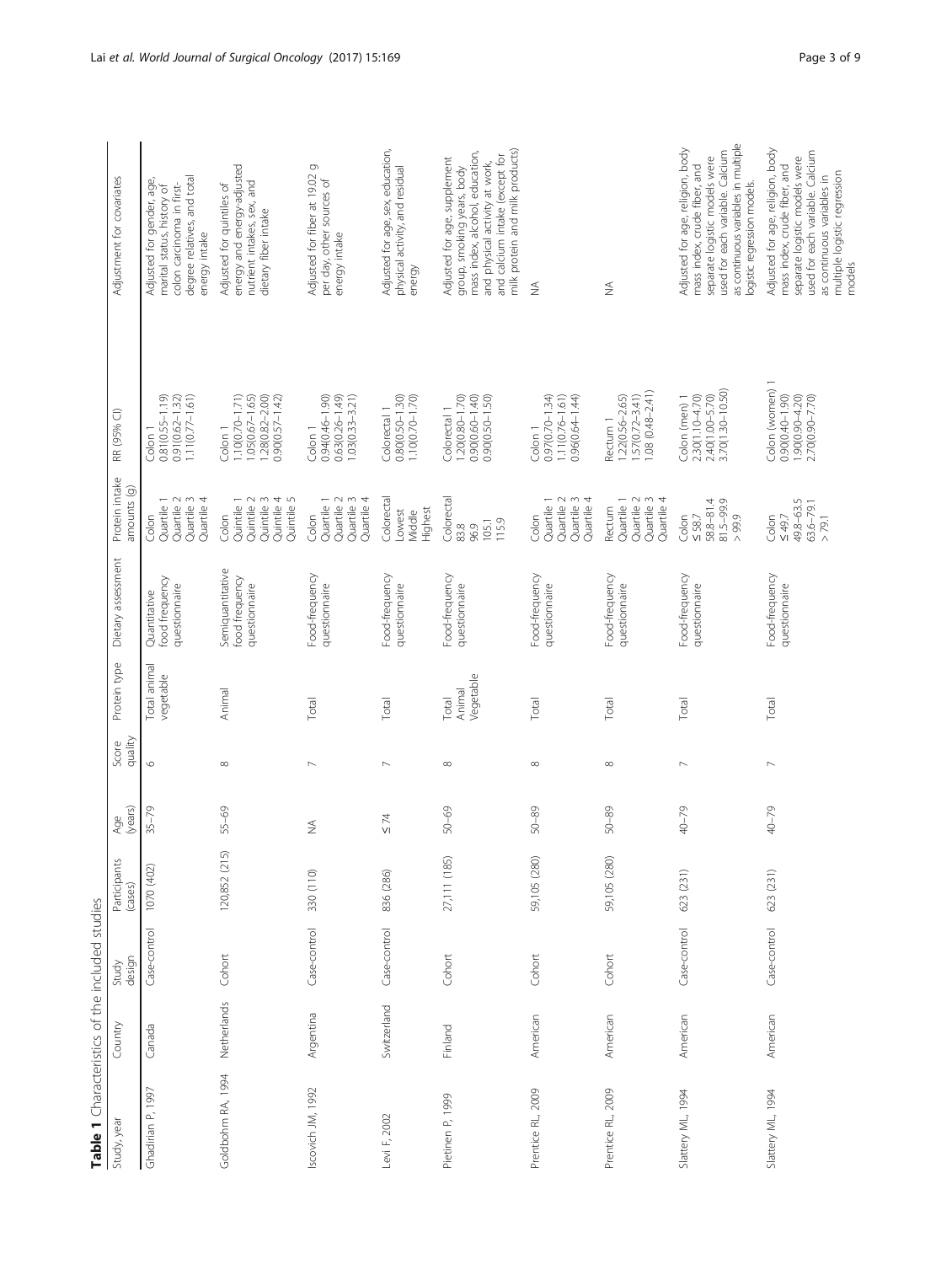|                                                             | Adjusted for age, body mass<br>physical activity, and dietary<br>index, and family history of<br>aspirin and/or nonsteroidal<br>intake of fiber, cholesterol,<br>colorectal cancer, use of<br>anti-inflammatory drugs,<br>first-degree relative with<br>and calcium | Adjusted for age, body mass<br>index, and family history of<br>physical activity, and dietary<br>aspirin, and/or nonsteroidal<br>intake of fiber, cholesterol,<br>anti-inflammatory drugs,<br>first-degree relative with<br>colorectal cancer, use of<br>and calcium | polyps, diabetes, reported colon<br>Adjusted for total energy intake.<br>and red meat. Variables were<br>included age, sex, BMI, physical<br>screening procedure, cigarette<br>status, regular use of NSAID,<br>supplements, regular use of<br>reported HRT (females only)<br>intakes of fruits, vegetables,<br>ncluded in the final model<br>in the parameter coefficient of<br>activity, family history of CRC,<br>use of calcium supplement,<br>regular use of multivitamin<br>based on $a \ge 10%$ alternation<br>province of residence, and<br>household income, marital<br>Other potential confounders<br>folate supplement, regular<br>smoking, alcohol drinking,<br>education attainment,<br>interest | normality of the distributions of<br>Adjusted for total energy intake<br>assessed by the Shapiro-Wilk<br>of CRC, education attainment,<br>dietary intake variables was<br>distributed variables were log<br>(beyond the second degree)<br>gender, BMI, physical activity<br>transformed. Other potential<br>(METs/week), family history<br>confounders included age,<br>household income, marital<br>status, and tobacco use<br>test. Non-normally |
|-------------------------------------------------------------|---------------------------------------------------------------------------------------------------------------------------------------------------------------------------------------------------------------------------------------------------------------------|----------------------------------------------------------------------------------------------------------------------------------------------------------------------------------------------------------------------------------------------------------------------|---------------------------------------------------------------------------------------------------------------------------------------------------------------------------------------------------------------------------------------------------------------------------------------------------------------------------------------------------------------------------------------------------------------------------------------------------------------------------------------------------------------------------------------------------------------------------------------------------------------------------------------------------------------------------------------------------------------|----------------------------------------------------------------------------------------------------------------------------------------------------------------------------------------------------------------------------------------------------------------------------------------------------------------------------------------------------------------------------------------------------------------------------------------------------|
|                                                             | $1.33(0.95 - 1.84)$<br>$1.35(1.01 - 1.81)$<br>$1.73(1.11 - 2.68)$<br>$1.25(0.95 - 1.65)$<br>Colon (men)                                                                                                                                                             | Colon (women)<br>1.00(0.74–1.35)<br>$1.02(0.74 - 1.40)$<br>$1.00(0.70 - 1.43)$<br>$0.91(0.56 - 1.48)$                                                                                                                                                                | $0.88(0.70 - 1.11)$<br>$0.85(0.69 - 1.00)$<br>Colorectal 1                                                                                                                                                                                                                                                                                                                                                                                                                                                                                                                                                                                                                                                    | $1.66(0.74 - 3.69)$<br>$1.74(0.78 - 3.90)$<br>3.62(1.63-8.04)<br>Colorectal 1                                                                                                                                                                                                                                                                                                                                                                      |
|                                                             | Colon (kcal)<br>332-407<br>408-512<br>264-331<br>$\leq 263$<br>> 512                                                                                                                                                                                                | Colon (kcal)<br>210-259<br>$260 - 316$<br>$317 - 399$<br>$\leq 209$<br>> 399                                                                                                                                                                                         | Quintile 3<br>Quintile 5<br>Colorectal<br>Quintile 1                                                                                                                                                                                                                                                                                                                                                                                                                                                                                                                                                                                                                                                          | Quartile 4<br>Colorectal<br>Quartile 2<br>$\sim$<br>Quartile 1<br>Quartile 3                                                                                                                                                                                                                                                                                                                                                                       |
|                                                             | Food-frequency<br>questionnaire                                                                                                                                                                                                                                     | Food-frequency<br>questionnaire                                                                                                                                                                                                                                      | Food-frequency<br>questionnaire                                                                                                                                                                                                                                                                                                                                                                                                                                                                                                                                                                                                                                                                               | food frequency<br>questionnaire<br>Quantitative                                                                                                                                                                                                                                                                                                                                                                                                    |
|                                                             | Total                                                                                                                                                                                                                                                               | Total                                                                                                                                                                                                                                                                | Total                                                                                                                                                                                                                                                                                                                                                                                                                                                                                                                                                                                                                                                                                                         | Total                                                                                                                                                                                                                                                                                                                                                                                                                                              |
|                                                             | $\sim$<br>$30 - 79$                                                                                                                                                                                                                                                 | $\overline{ }$<br>$30 - 79$                                                                                                                                                                                                                                          | $\sim$<br>$20 - 74$                                                                                                                                                                                                                                                                                                                                                                                                                                                                                                                                                                                                                                                                                           | $\circ$<br>$53.8 \pm 12.2$                                                                                                                                                                                                                                                                                                                                                                                                                         |
|                                                             | 2389 (1099)                                                                                                                                                                                                                                                         | 2014 (894)                                                                                                                                                                                                                                                           | 4241 (1760)                                                                                                                                                                                                                                                                                                                                                                                                                                                                                                                                                                                                                                                                                                   | 417 (169)                                                                                                                                                                                                                                                                                                                                                                                                                                          |
|                                                             | Case-control                                                                                                                                                                                                                                                        | Case-control                                                                                                                                                                                                                                                         | Case-control                                                                                                                                                                                                                                                                                                                                                                                                                                                                                                                                                                                                                                                                                                  | Case-control                                                                                                                                                                                                                                                                                                                                                                                                                                       |
|                                                             | American                                                                                                                                                                                                                                                            | American                                                                                                                                                                                                                                                             | Canada                                                                                                                                                                                                                                                                                                                                                                                                                                                                                                                                                                                                                                                                                                        | Jordan                                                                                                                                                                                                                                                                                                                                                                                                                                             |
| Table 1 Characteristics of the included studies (Continued) | Slattery ML, 1997                                                                                                                                                                                                                                                   | Slattery ML, 1997                                                                                                                                                                                                                                                    | Sun Z, 2012                                                                                                                                                                                                                                                                                                                                                                                                                                                                                                                                                                                                                                                                                                   | Tayyem RF, 2015                                                                                                                                                                                                                                                                                                                                                                                                                                    |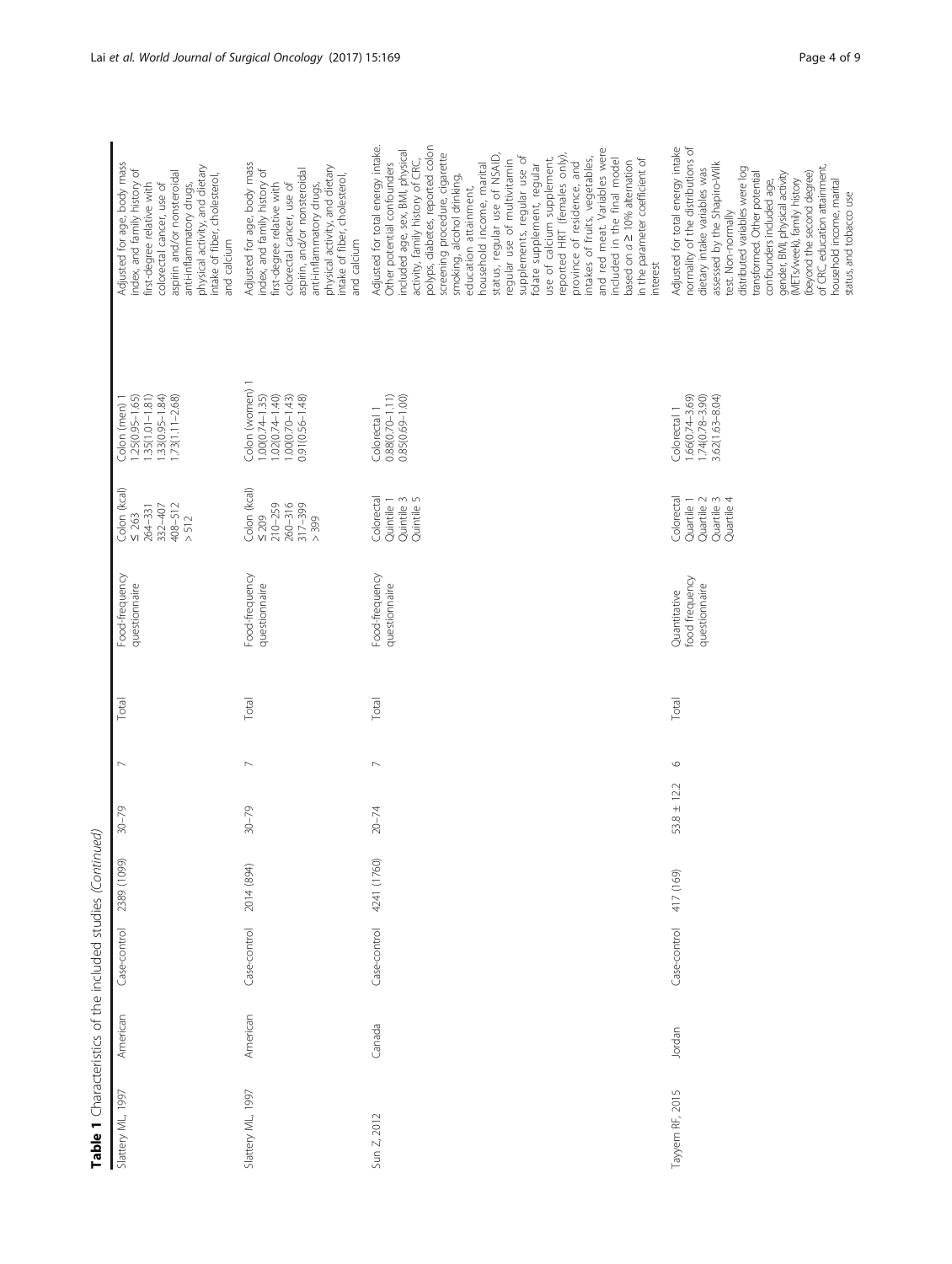| Wakai K, 2006     | Japan    | Case-control | 3042 (507) | $20 - 79$       | $\sim$                   | Total     | Food-frequency<br>questionnaire | Quartile 4<br>Quartile 2<br>Quartile 3<br>Quartile 1<br>Colon      | $0.65(0.45 - 0.95)$<br>$0.74(0.51 - 1.07)$<br>$0.74(0.52 - 1.07)$<br>Colon <sub>1</sub>               | cancer, body mass index, exercise,<br>visit, family history of colorectal<br>multivitamin use, and energy<br>to the hospital, reason for the<br>Adjusted for age, sex, year of<br>first visit, season of first visit<br>alcohol drinking, smoking,<br>intake |
|-------------------|----------|--------------|------------|-----------------|--------------------------|-----------|---------------------------------|--------------------------------------------------------------------|-------------------------------------------------------------------------------------------------------|--------------------------------------------------------------------------------------------------------------------------------------------------------------------------------------------------------------------------------------------------------------|
| Wakai K, 2006     | Japan    | Case-control | 3042 (507) | $20 - 79$       | $\overline{\phantom{a}}$ | Total     | Food-frequency<br>questionnaire | Quartile 1<br>Quartile 2<br>Quartile 3<br>Quartile 4<br>Rectum     | $0.71(0.47 - 1.06)$<br>$0.83(0.57 - 1.22)$<br>$0.91(0.62 - 1.32)$<br>Rectum 1                         | cancer, body mass index, exercise,<br>visit, family history of colorectal<br>multivitamin use, and energy<br>to the hospital, reason for the<br>Adjusted for age, sex, year of<br>alcohol drinking, smoking,<br>first visit, season of first visit<br>intake |
| Williams CD, 2010 | American | Case-control | 1520 (720) | $59.6 \pm 10.3$ | ${}^{\infty}$            | Total     | Food-frequency<br>questionnaire | Colorectal<br>Quartile 2<br>Quartile 3<br>Quartile 4<br>Quartile 1 | Colorectal (whites) 1<br>$0.86(0.57 - 1.30)$<br>$0.57(0.32 - 1.01)$<br>$0.90(0.64 - 1.27)$            | Adjusted for age, sex, education,<br>body mass index, family history,<br>nonsteroidal anti-inflammatory<br>calcium, fiber, and total energy<br>drug use, physical activity,                                                                                  |
| Williams CD, 2010 | American | Case-control | 384 (225)  | $58.0 \pm 10.0$ | $\infty$                 | Total     | Food-frequency<br>questionnaire | Colorectal<br>Quartile 2<br>Quartile 3<br>Quartile 4<br>Quartile 1 | Colorectal (African Americans) 1<br>$1.05(0.51 - 2.16)$<br>$0.58(0.16 - 2.10)$<br>$0.81(0.32 - 2.05)$ | Adjusted for age, sex, education,<br>body mass index, family history,<br>nonsteroidal anti-inflammatory<br>calcium, fiber, and total energy<br>drug use, physical activity,                                                                                  |
| Yang SY, 2016     | Korea    | Case-control | 1056 (406) | $30 - 70$       | ${}^{\infty}$            | Animal    | Food-frequency<br>questionnaire | Colorectal<br>Tertile 2<br>Tertile 3<br>Tertile 1                  | Colorectal (men) 1<br>$0.71(0.47 - 1.07)$<br>$1.25(0.88 - 1.78)$                                      | Adjusted for total energy intake,<br>and family history of colorectal<br>alcohol intake, smoking status,<br>waist circumference, BMI, HDL<br>cholesterol, fasting glucose,<br>adenoma                                                                        |
| rang SY, 2016     | Korea    | Case-control | 658 (151)  | $30 - 70$       | $\infty$                 | Animal    | Food-frequency<br>questionnaire | Colorectal<br>Tertile 2<br>Tertile 3<br>Tertile 1                  | Colorectal (women) 1<br>$0.71(0.30 - 1.68)$<br>$0.87(0.52 - 1.46)$                                    | Adjusted for total energy intake,<br>and family history of colorectal<br>alcohol intake, smoking status,<br>waist circumference, BMI, HDL<br>cholesterol, fasting glucose,<br>adenoma                                                                        |
| fang SY, 2016     | Korea    | Case-control | 1056 (406) | $30 - 70$       | $\infty$                 | Vegetable | Food-frequency<br>questionnaire | Colorectal<br>Tertile 2<br>Tertile 3<br>Tertile 1                  | Colorectal (men) 1<br>$0.96(0.60 - 1.53)$<br>$0.93(0.63 - 1.37)$                                      | Adjusted for total energy intake,<br>and family history of colorectal<br>alcohol intake, smoking status,<br>waist circumference, BMI, HDL<br>cholesterol, fasting glucose,<br>adenoma                                                                        |
| Yang SY, 2016     | Korea    | Case-control | 658 (151)  | $30 - 70$       | $\infty$                 | Vegetable | Food-frequency<br>questionnaire | Colorectal<br>Tertile 2<br>Tertile 3<br>Tertile 1                  | Colorectal (women) 1<br>$0.78(0.39 - 1.56)$<br>$0.54(0.27 - 1.11)$                                    | Adjusted for total energy intake,<br>and family history of colorectal<br>alcohol intake, smoking status,<br>waist circumference, BMI, HDL<br>cholesterol, fasting glucose,<br>adenoma                                                                        |

Table 1 Characteristics of the included studies (Continued) **Table 1** Characteristics of the included studies (Continued)

Abbreviations: NA not available, BMI body mass index, CRC colorectal cancer, CI confidence interval, RR relative risk

Abbreviations: MA not available, BMI body mass index, CRC colorectal cancer, CI confidence interval, RR relative risk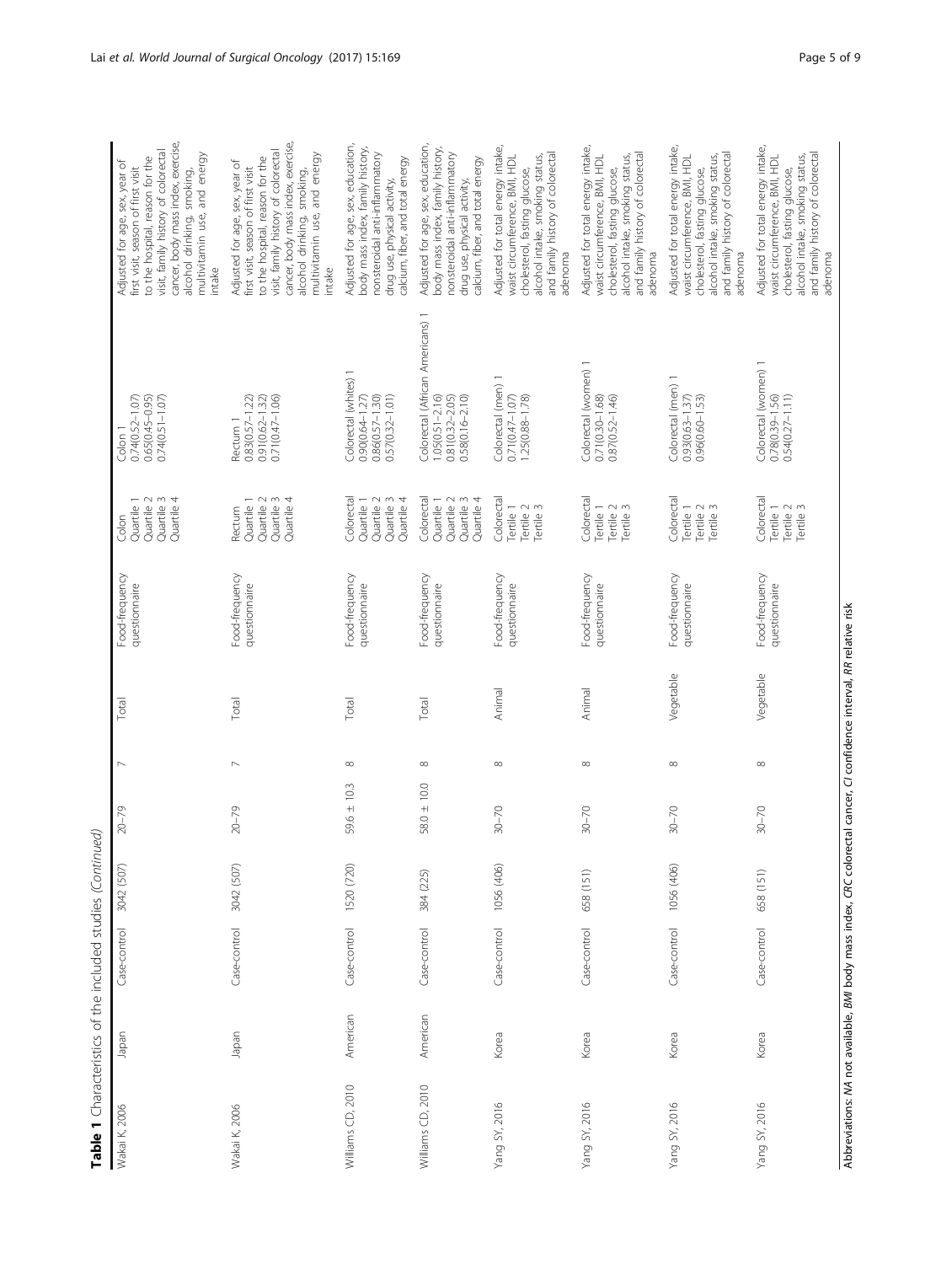reported male populations and female populations, one article [\[26\]](#page-8-0) reported Whites and African Americans, and one article [\[9](#page-8-0)] reported animal protein and vegetable protein, respectively. Therefore, 21 studies involving 8187 cases were used for the analysis. And the screening process was showed by Fig. [1](#page-1-0). The average NOS score was 7.23, and all included studies were with high quality (over six stars). The details of the quality score for every study are shown in Additional file [1:](#page-8-0) Table S1. The characteristics of included studies are listed in Table [1.](#page-2-0)

# Dietary protein intake and risk of colorectal cancer

To assess if the intake of protein could influence the colorectal cancer risk, we used random-effect model to pool the study-specific RR. Compared with the lowest category of protein intake, the pooled RR of colorectal cancer for the highest category was 1.006  $(95\% \text{ CI} = 0.857 - 1.179)$  indicating that highest category of dietary protein intake had no significant association on colorectal cancer risk (Fig. 2). Heterogeneity was found to be significant ( $l^2 = 53.4\%, p = 0.002$ ).

# Sources of heterogeneity and subgroup analysis

In the pooled results of the overall studies, significant heterogeneity was demonstrated for the associations between dietary protein intake and colorectal cancer risk. Thus, we used univariate meta-regression to explore the reason of causing with the covariates of publication year, disease type, study design, protein type (animal protein or vegetable protein), sex, and geographic locations. No significant findings were found contributing significantly to the between-study heterogeneity.

Subgroup analyses were also conducted to explore the potential relationship and heterogeneity. For the subgroup of disease type, the pooled RRs for colon cancer and rectum cancer were  $1.135$  (95% CI = 0.871-1.480) (Fig. [3](#page-6-0)) and 0.773 (95% CI =  $0.538-1.111$ ) with the highest category of dietary protein intake, respectively. As different types of proteins could influence the risk of colorectal cancer, a subgroup analysis has been conducted. The results showed that no evidence of significance was found between dietary animal protein or vegetable protein intake and colorectal cancer risk. When we conducted the subgroup analysis by study

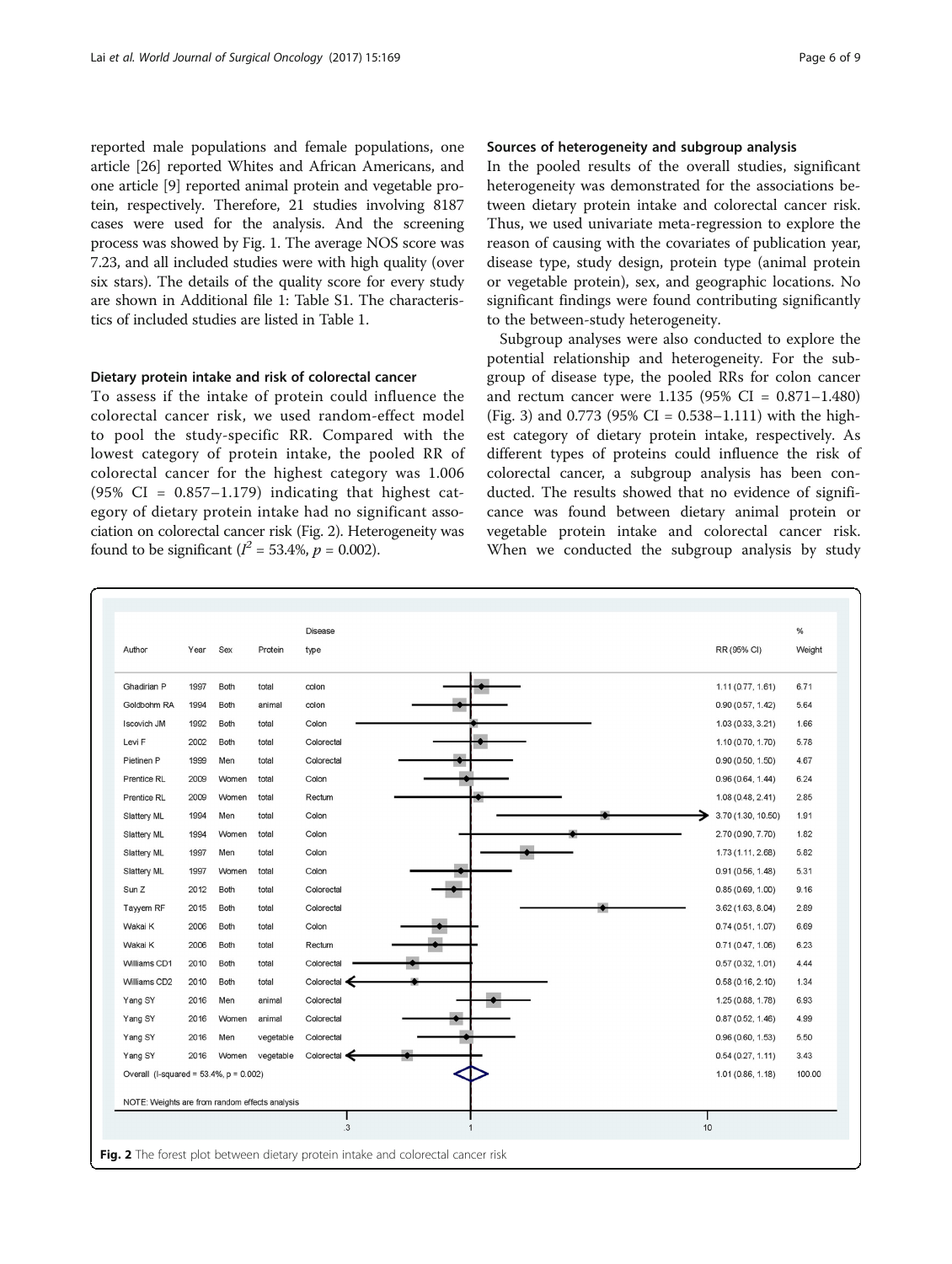<span id="page-6-0"></span>

design, the highest dietary protein intake levels had nonsignificant association for colorectal cancer risk either in cohort studies or in case-control studies. In a stratified analysis by sex and geographic locations, the association was consistent with the overall result. The detailed results are shown in Table [2](#page-7-0).

### Sensitive analysis

In a sensitivity analysis excluding a single study at a time, no individual study would affect the whole result.

# Publication bias

The Egger's test  $(P = 0.201)$  and Begg's funnel plot (Fig. [4](#page-7-0)) detected no obvious publication bias.

# **Discussion**

Findings from this report of observational studies indicated that no evidence of significant association was found on colorectal cancer risk with the highest category of dietary protein intake. The association was not significant either in the colon cancer risk or in the rectum cancer risk with the highest category of dietary protein intake. The results of subgroup analyses by study design, protein type, sex, and geographic locations were consistent with the overall pooled result. To our knowledge, this is the first comprehensive report conducted to assess the relation between dietary protein intake and colorectal cancer risk. Although we did not find any positive result between them, a large number of colorectal cancer cases could allow a much greater possibility of reaching reasonable conclusions.

Significant between-study heterogeneity was found in the process of merging results ( $l^2 = 53.4\%$ ,  $P_{\text{heterogeneity}} = 0.002$ ). However, heterogeneity is common in the meta-analysis [[27](#page-8-0)]. Meta-regression was used to explore the potential covariates that cause between-study heterogeneity. All the covariates of publication year, disease type, study design, protein type, sex, and geographic locations were not found any significant contributed to the heterogeneity. Furthermore, subgroup analyses by disease type, study design, protein type, sex, and geographic locations were performed to explore the high heterogeneity. To our attention, the heterogeneity was not significant either in the animal protein studies ( $I^2 = 0.0\%$ ,  $P_{\text{heterogeneity}} = 0.624$ ) or vegetable protein studies ( $l^2 = 49.9\%$ ,  $P_{\text{heterogeneity}} = 0.112$ ). Therefore, the protein type may increase the heterogeneity to the whole results.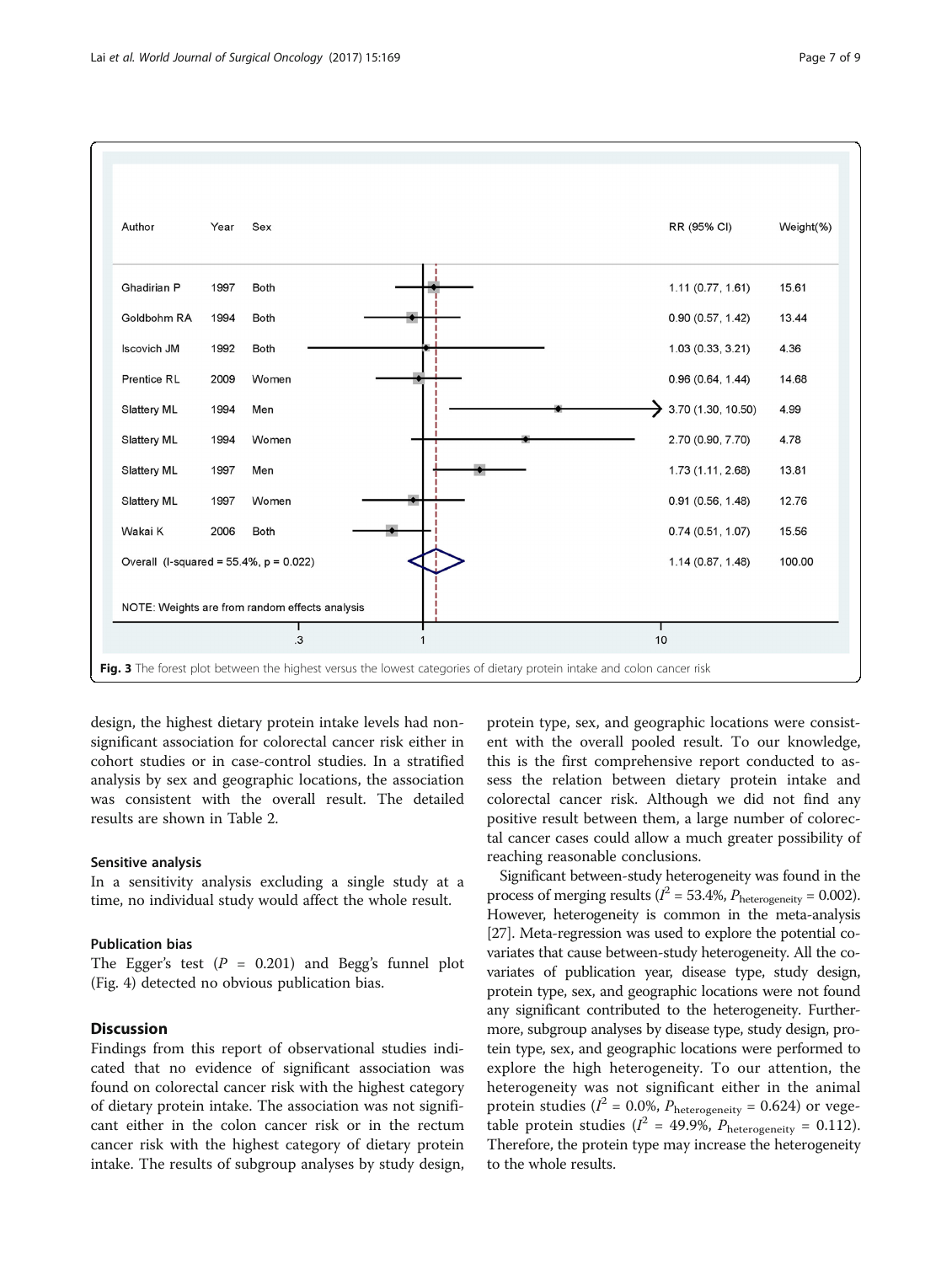|                      | <b>Table 2</b> Combined overall and subgroup results |                |                        |                  |                                |
|----------------------|------------------------------------------------------|----------------|------------------------|------------------|--------------------------------|
| Subgroups            | No. cases                                            | No. studies    | RR (95% CI)            | $\sqrt{1^2}$ (%) | $\boldsymbol{P}$ heterogeneity |
| All studies          | 8187                                                 | 21             | 1.006(0.857-1.179)     | 53.4             | 0.002                          |
| Disease type         |                                                      |                |                        |                  |                                |
| Colon                | 3446                                                 | 9              | 1.135(0.871-1.480)     | 55.4             | 0.022                          |
| Rectum               | 282                                                  | $\overline{2}$ | $0.773(0.538 - 1.111)$ | 0.0              | 0.363                          |
| Study design         |                                                      |                |                        |                  |                                |
| Cohort               | 680                                                  | 4              | 0.939(0.730-1.209)     | 0.0              | 0.980                          |
| Case-control         | 7507                                                 | 17             | 1.030(0.846-1.254)     | 62.6             | 0.000                          |
| Sex                  |                                                      |                |                        |                  |                                |
| Both                 | 4394                                                 | 10             | $0.913(0.737 - 1.132)$ | 53.3             | 0.023                          |
| Men                  | 2204                                                 | 5              | 1.306(0.932-1.829)     | 54.6             | 0.066                          |
| Women                | 1589                                                 | 6              | $0.931(0.710 - 1.220)$ | 20.5             | 0.279                          |
| Protein              |                                                      |                |                        |                  |                                |
| Total                | 6858                                                 | 16             | 1.049(0.856-1.285)     | 60.6             | 0.001                          |
| Animal               | 1359                                                 | 5              | 1.041(0.866-1.252)     | 0.0              | 0.624                          |
| Vegetable            | 1144                                                 | 4              | $0.851(0.602 - 1.203)$ | 49.9             | 0.112                          |
| Geographic locations |                                                      |                |                        |                  |                                |
| America              | 5711                                                 | 11             | 1.072(0.838-1.372)     | 56.4             | 0.011                          |
|                      |                                                      |                |                        |                  |                                |

Asia 1790 7 0.962(0.694–1.333) 69.0 0.004 Europe 686 3 0.972(0.738–1.280) 0.0 0.785

<span id="page-7-0"></span>Table 2 Combined overall and subgroup results

To our attention, various studies showed an opposite correlation (some positive and others inverse) between dietary intake of protein and colorectal cancer. The methods of dietary assessment in all the included studies are food frequency questionnaire (FFQ). Subgroup analysis by geographic locations was conducted to find the



opposite correlation between dietary intake of protein and colorectal cancer, but there is no significant association among American populations, Asian populations, or European populations. The detailed amounts of dietary protein intake are not provided in most studies. Then, we did not consider the influences of dietary intake considerations to the colorectal cancer risk. Furthermore, the results are unstable due to the small sample size in each independent study. Therefore, this meta-analysis was performed to obtain a comprehensive result of this issue.

Several restrictions in this report should be attended. Firstly, our study included 21 individual studies; therefore, many diversification such as adjustments and quality that may influence the whole result. Secondly, although most of the included studies have adjusted for potential confounding factors, such as age, sex, and BMI, we cannot rule out the possibility that some other un-measured factors, such as intake of other energy, might have been partly responsible for the observed association. Thirdly, due to the limited information in the reported studies, dose-response analysis was not performed for dietary protein intake and colorectal cancer risk. Therefore, detailed information for each category of protein intake is wanted to assess the relationship between protein intake and colorectal cancer. Fourthly, dietary protein intake was collected via food-frequency questionnaires (FFQs), recall bias, and measurement bias